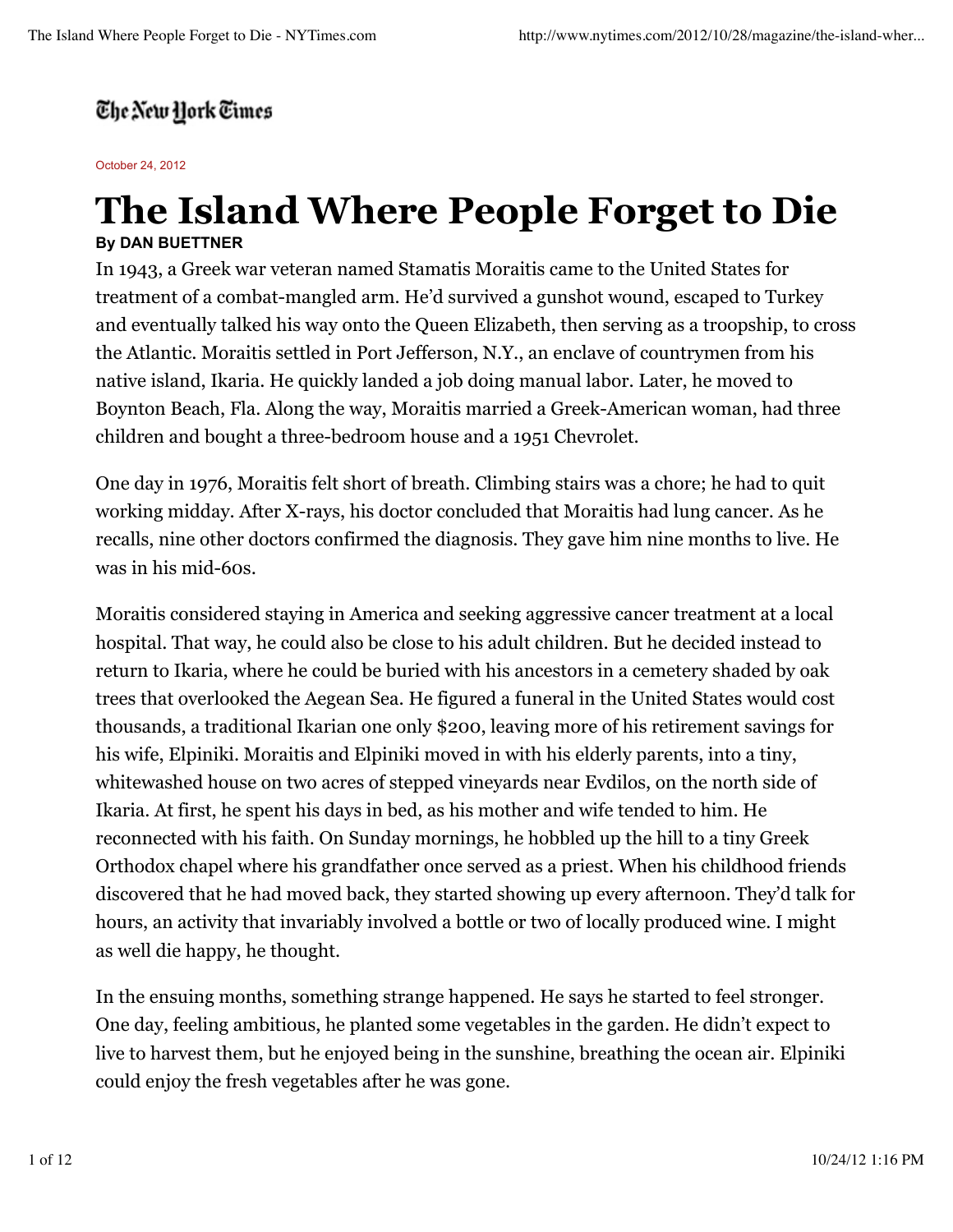Six months came and went. Moraitis didn't die. Instead, he reaped his garden and, feeling emboldened, cleaned up the family vineyard as well. Easing himself into the island routine, he woke up when he felt like it, worked in the vineyards until midafternoon, made himself lunch and then took a long nap. In the evenings, he often walked to the local tavern, where he played dominoes past midnight. The years passed. His health continued to improve. He added a couple of rooms to his parents' home so his children could visit. He built up the vineyard until it produced 400 gallons of wine a year. Today, three and a half decades later, he's 97 years old — according to an official document he disputes; he says he's 102 — and cancer-free. He never went through chemotherapy, took drugs or sought therapy of any sort. All he did was move home to Ikaria.

**I met Moraitis** on Ikaria this past July during one of my visits to explore the extraordinary longevity of the island's residents. For a decade, with support from the National Geographic Society, I've been organizing a study of the places where people live longest. The project grew out of studies by my partners, Dr. Gianni Pes of the University of Sassari in Italy and Dr. Michel Poulain, a Belgian demographer. In 2000, they identified a region of Sardinia's Nuoro province as the place with the highest concentration of male centenarians in the world. As they zeroed in on a cluster of villages high in Nuoro's mountains, they drew a boundary in blue ink on a map and began referring to the area inside as the "blue zone." Starting in 2002, we identified three other populations around the world where people live measurably longer lives than everyone else. The world's longest-lived women are found on the island of Okinawa. On Costa Rica's Nicoya Peninsula, we discovered a population of 100,000 mestizos with a lower-than-normal rate of middle-age mortality. And in Loma Linda, Calif., we identified a population of Seventh-day Adventists in which most of the adherents' life expectancy exceeded the American average by about a decade.

In 2003, I started a consulting firm to see if it was possible to take what we were learning in the field and apply it to American communities. We also continued to do research and look for other pockets of longevity, and in 2008, following a lead from a Greek researcher, we began investigating Ikaria. Poulain's plan there was to track down survivors born between 1900 and 1920 and determine when and where individuals died. The approach was complicated by the fact that people often moved around. That meant that not only were birth and death records required, but also information on immigration and emigration.

The data collection had to be rigorous. Earlier claims about long-lived people in places like Ecuador's Vilcabamba Valley, Pakistan's Hunza Valley or the Caucasus Mountains of Georgia had all been debunked after researchers discovered that many residents didn't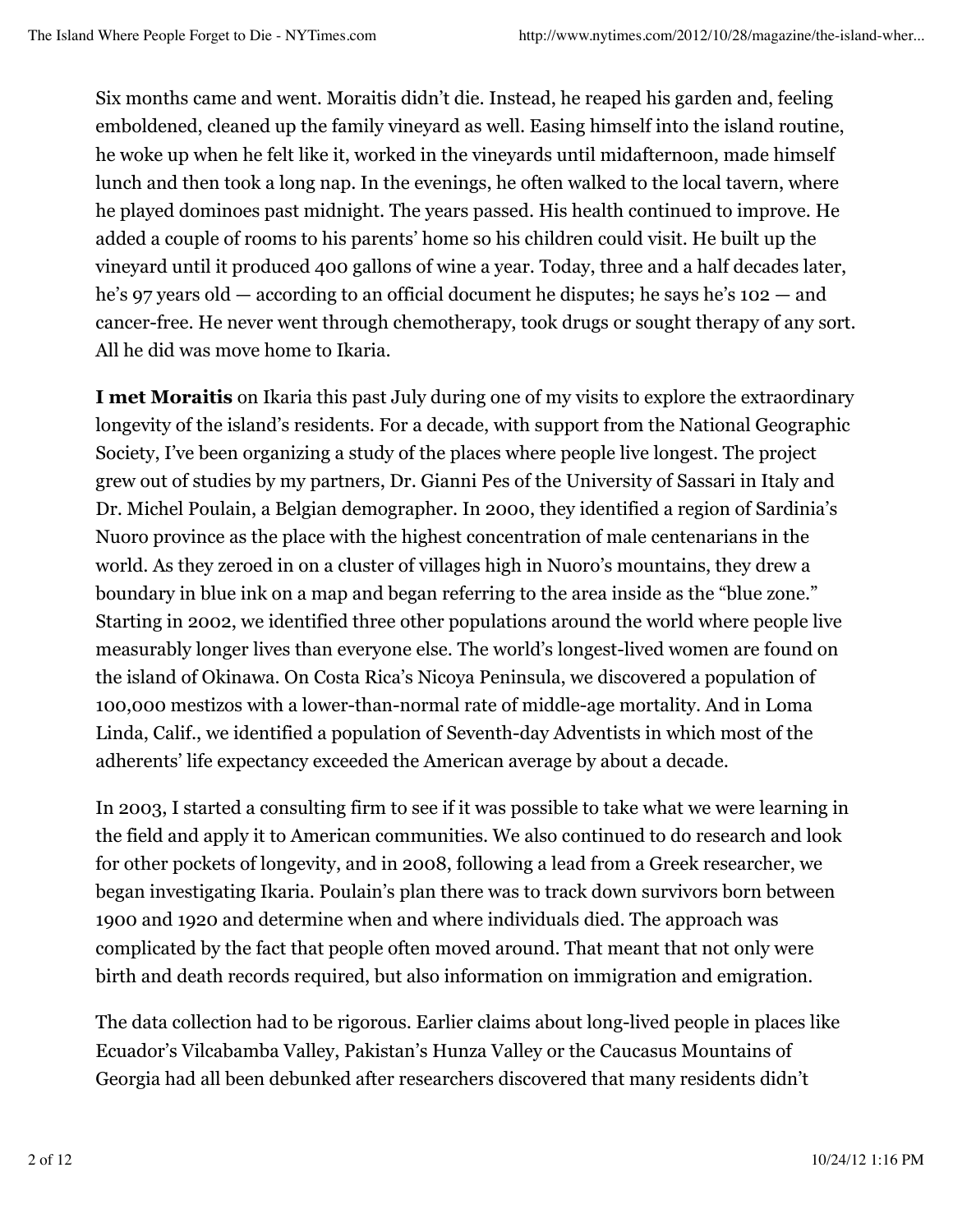actually know their ages. For villagers born without birth certificates, it was easy to lose track. One year they were 80; a few months later they were 82. Pretty soon they claimed to be 100. And when a town discovers that a reputation for centenarians draws tourists, who's going to question it? Even in Ikaria, the truth has been sometimes difficult to nail down. Stories like the one about Moraitis's miraculous recovery become instant folklore, told and retold and changed and misattributed. (Stories about Moraitis have appeared on Greek TV.) In fact, when I was doing research there in 2009, I met a different man who told me virtually the exact same story about himself.

The study would try to cut through the stories and establish the facts about Ikaria's longevity. Before including subjects, Poulain cross-referenced birth records against baptism or military documentation. After gathering all the data, he and his colleagues at the University of Athens concluded that people on Ikaria were, in fact, reaching the age of 90 at two and a half times the rate Americans do. (Ikarian men in particular are nearly four times as likely as their American counterparts to reach 90, often in better health.) But more than that, they were also living about 8 to 10 years longer before succumbing to cancers and cardiovascular disease, and they suffered less depression and about a quarter the rate of dementia. Almost half of Americans 85 and older show signs of Alzheimer's. (The Alzheimer's Association estimates that dementia cost Americans some \$200 billion in 2012.) On Ikaria, however, people have been managing to stay sharp to the end.

**Ikaria, an island** of 99 square miles and home to almost 10,000 Greek nationals, lies about 30 miles off the western coast of Turkey. Its jagged ridge of scrub-covered mountains rises steeply out of the Aegean Sea. Before the Christian era, the island was home to thick oak forests and productive vineyards. Its reputation as a health destination dates back 25 centuries, when Greeks traveled to the island to soak in the hot springs near Therma. In the 17th century, Joseph Georgirenes, the bishop of Ikaria, described its residents as proud people who slept on the ground. "The most commendable thing on this island," he wrote, "is their air and water, both so healthful that people are very long-lived, it being an ordinary thing to see persons in it of 100 years of age."

Seeking to learn more about the island's reputation for long-lived residents, I called on Dr. Ilias Leriadis, one of Ikaria's few physicians, in 2009. On an outdoor patio at his weekend house, he set a table with Kalamata olives, hummus, heavy Ikarian bread and wine. "People stay up late here," Leriadis said. "We wake up late and always take naps. I don't even open my office until 11 a.m. because no one comes before then." He took a sip of his wine. "Have you noticed that no one wears a watch here? No clock is working correctly. When you invite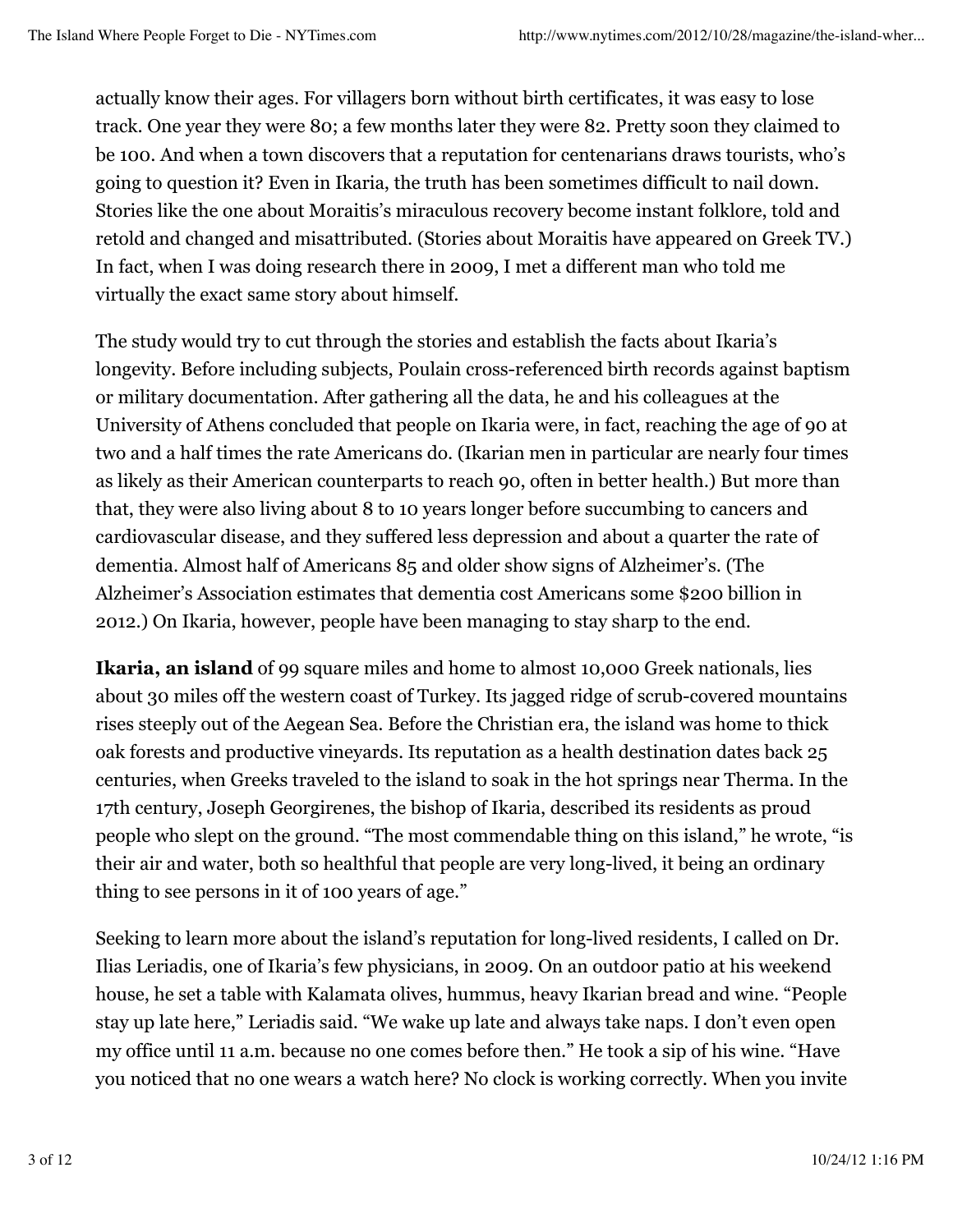someone to lunch, they might come at 10 a.m. or 6 p.m. We simply don't care about the clock here."

Pointing across the Aegean toward the neighboring island of Samos, he said: "Just 15 kilometers over there is a completely different world. There they are much more developed. There are high-rises and resorts and homes worth a million euros. In Samos, they care about money. Here, we don't. For the many religious and cultural holidays, people pool their money and buy food and wine. If there is money left over, they give it to the poor. It's not a 'me' place. It's an 'us' place."

Ikaria's unusual past may explain its communal inclinations. The strong winds that buffet the island — mentioned in the "Iliad" — and the lack of natural harbors kept it outside the main shipping lanes for most of its history. This forced Ikaria to be self-sufficient. Then in the late 1940s, after the Greek Civil War, the government exiled thousands of Communists and radicals to the island. Nearly 40 percent of adults, many of them disillusioned with the high unemployment rate and the dwindling trickle of resources from Athens, still vote for the local Communist Party. About 75 percent of the population on Ikaria is under 65. The youngest adults, many of whom come home after college, often live in their parents' home. They typically have to cobble together a living through small jobs and family support.

Leriadis also talked about local "mountain tea," made from dried herbs endemic to the island, which is enjoyed as an end-of-the-day cocktail. He mentioned wild marjoram, sage (flaskomilia), a type of mint tea (fliskouni), rosemary and a drink made from boiling dandelion leaves and adding a little lemon. "People here think they're drinking a comforting beverage, but they all double as medicine," Leriadis said. Honey, too, is treated as a panacea. "They have types of honey here you won't see anyplace else in the world," he said. "They use it for everything from treating wounds to curing hangovers, or for treating influenza. Old people here will start their day with a spoonful of honey. They take it like medicine."

Over the span of the next three days, I met some of Leriadis's patients. In the area known as Raches, I met 20 people over 90 and one who claimed to be 104. I spoke to a 95-year-old man who still played the violin and a 98-year-old woman who ran a small hotel and played poker for money on the weekend.

On a trip the year before, I visited a slate-roofed house built into the slope at the top of a hill. I had come here after hearing of a couple who had been married for more than 75 years. Thanasis and Eirini Karimalis both came to the door, clapped their hands at the thrill of having a visitor and waved me in. They each stood maybe five feet tall. He wore a shapeless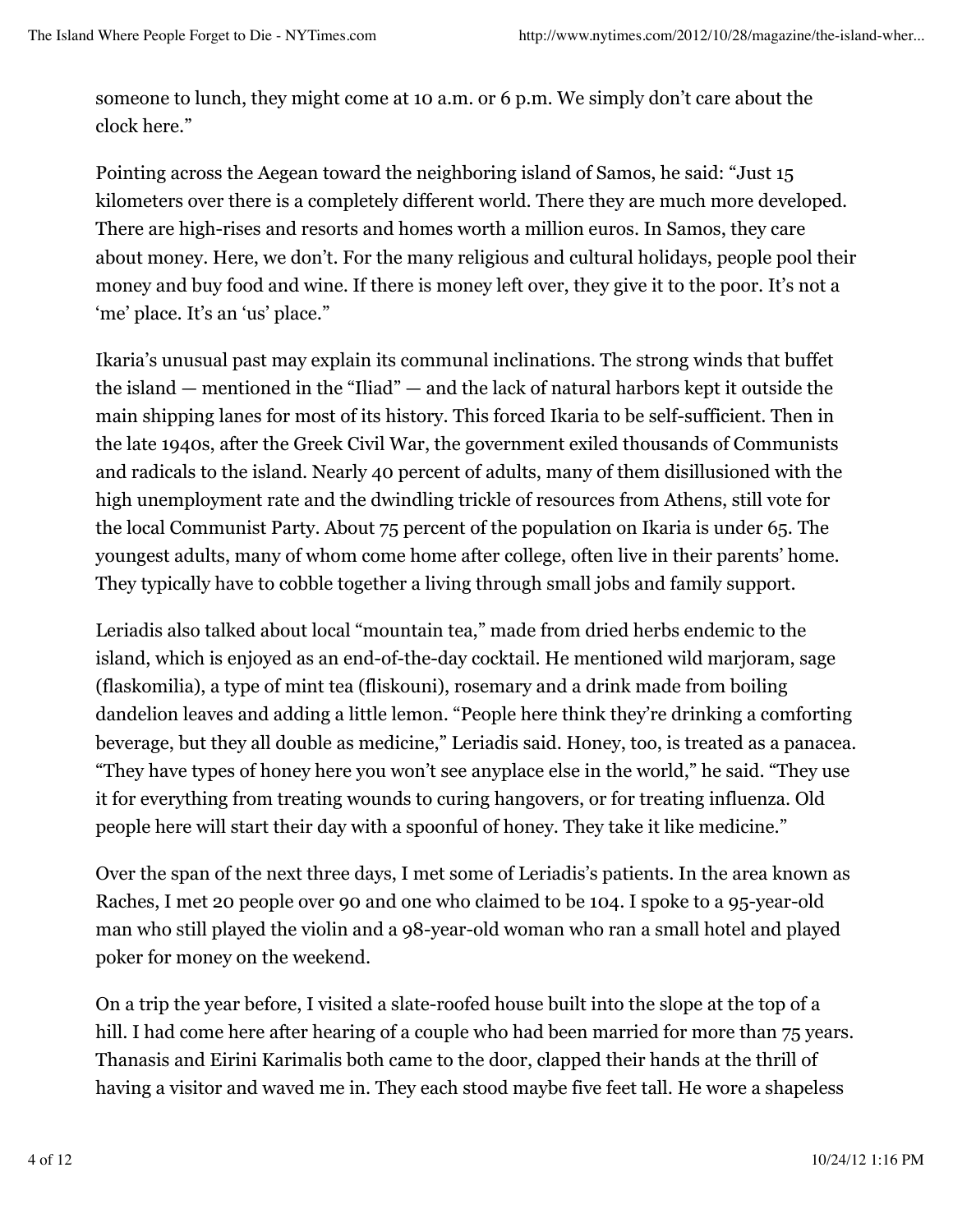cotton shirt and a battered baseball cap, and she wore a housedress with her hair in a bun. Inside, there was a table, a medieval-looking fireplace heating a blackened pot, a nook of a closet that held one woolen suit coat, and fading black-and-white photographs of forebears on a soot-stained wall. The place was warm and cozy. "Sit down," Eirini commanded. She hadn't even asked my name or business but was already setting out teacups and a plate of cookies. Meanwhile, Thanasis scooted back and forth across the house with nervous energy, tidying up.

The couple were born in a nearby village, they told me. They married in their early 20s and raised five children on Thanasis's pay as a lumberjack. Like that of almost all of Ikaria's traditional folk, their daily routine unfolded much the way Leriadis had described it: Wake naturally, work in the garden, have a late lunch, take a nap. At sunset, they either visited neighbors or neighbors visited them. Their diet was also typical: a breakfast of goat's milk, wine, sage tea or coffee, honey and bread. Lunch was almost always beans (lentils, garbanzos), potatoes, greens (fennel, dandelion or a spinachlike green called horta) and whatever seasonal vegetables their garden produced; dinner was bread and goat's milk. At Christmas and Easter, they would slaughter the family pig and enjoy small portions of larded pork for the next several months.

During a tour of their property, Thanasis and Eirini introduced their pigs to me by name. Just after sunset, after we returned to their home to have some tea, another old couple walked in, carrying a glass amphora of homemade wine. The four nonagenarians cheekkissed one another heartily and settled in around the table. They gossiped, drank wine and occasionally erupted into laughter.

**Dr. Ioanna Chinou,** a professor at the University of Athens School of Pharmacy, is one of Europe's top experts on the bioactive properties of herbs and natural products. When I consulted her about Ikarians' longevity, she told me that many of the teas they consume are traditional Greek remedies. Wild mint fights gingivitis and gastrointestinal disorders; rosemary is used as a remedy for gout; artemisia is thought to improve blood circulation. She invited me to give her samples and later tested seven of the most commonly used herbs on Ikaria. As rich sources of polyphenols, they showed strong antioxidant properties, she reported. Most of these herbs also contained mild diuretics. Doctors often use diuretics to treat hypertension — perhaps by drinking tea nightly, Ikarians have gently lowered their blood pressure throughout their lives.

Meanwhile, my colleagues Gianni Pes and Michel Poulain set out to track down the island's 164 residents who were over 90 as of 1999, starting in the municipality of Raches. They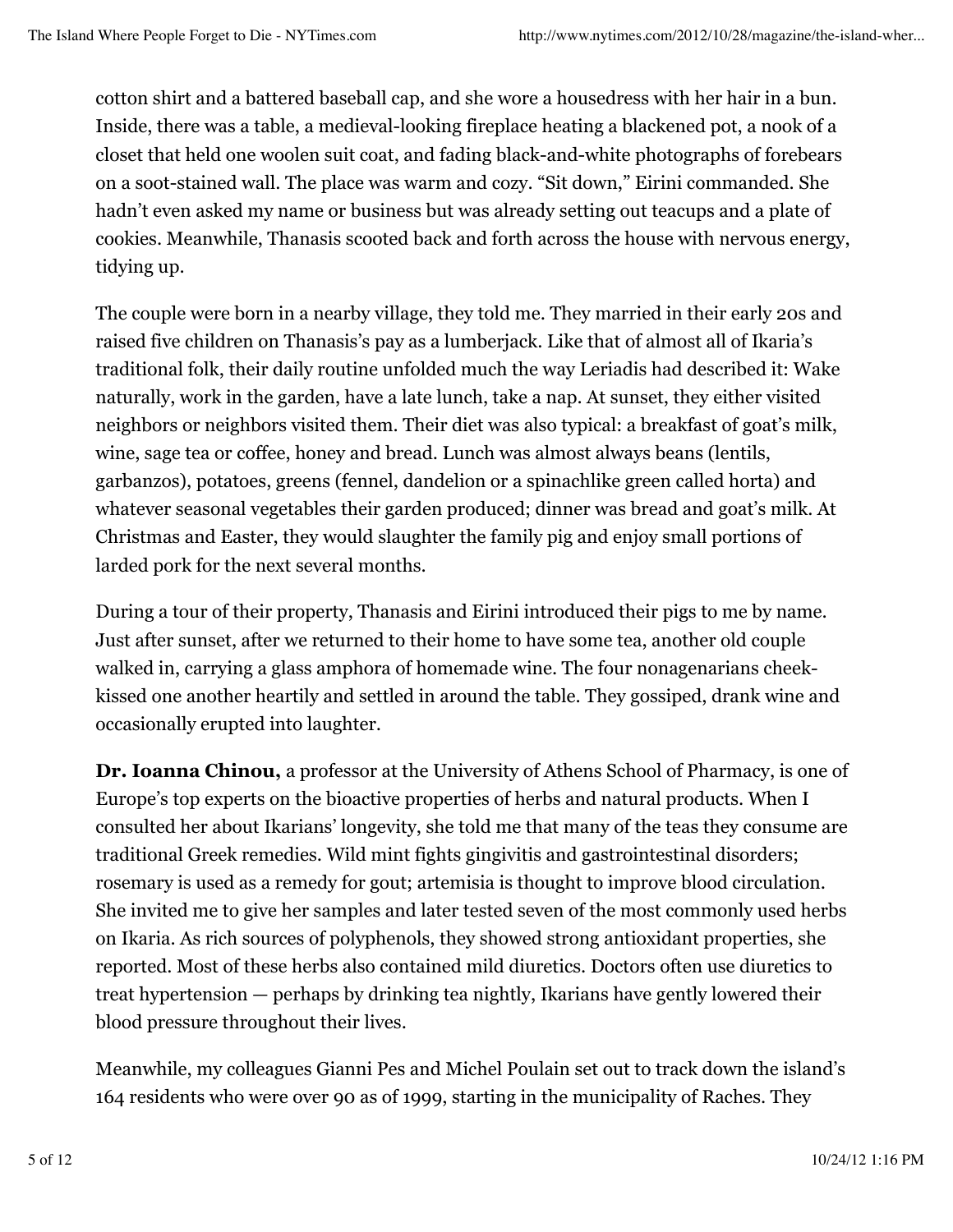found that 75 nonagenarians were still alive. Then, along with additional researchers, they fanned out across the island and asked 35 elderly subjects a battery of lifestyle questions to assess physical and cognitive functioning: How much do you sleep? Did you ever smoke? They asked them to get up and down from a chair five times and recorded how long it took them to walk 13 feet. To test mental agility, the researchers had subjects recall a series of items and reproduce geometric shapes.

Pes and Poulain were joined in the field by Dr. Antonia Trichopoulou of the University of Athens, an expert on the Mediterranean diet. She helped administer surveys, often sitting in village kitchens to ask subjects to reconstruct their childhood eating habits. She noted that the Ikarians' diet, like that of others around the Mediterranean, was rich in olive oil and vegetables, low in dairy (except goat's milk) and meat products, and also included moderate amounts of alcohol. It emphasized homegrown potatoes, beans (garbanzo, black-eyed peas and lentils), wild greens and locally produced goat milk and honey.

As I knew from my studies in other places with high numbers of very old people, every one of the Ikarians' dietary tendencies had been linked to increased life spans: low intake of saturated fats from meat and dairy was associated with lower risk of heart disease; olive oil — especially unheated — reduced bad cholesterol and raised good cholesterol. Goat's milk contained serotonin-boosting tryptophan and was easily digestible for older people. Some wild greens had 10 times as many antioxidants as red wine. Wine — in moderation — had been shown to be good for you if consumed as part of a Mediterranean diet, because it prompts the body to absorb more flavonoids, a type of antioxidant. And coffee, once said to stunt growth, was now associated with lower rates of diabetes, heart disease and, for some, Parkinson's. Local sourdough bread might actually reduce a meal's glycemic load. You could even argue that potatoes contributed heart-healthy potassium, vitamin B6 and fiber to the Ikarian diet. Another health factor at work might be the unprocessed nature of the food they consume: as Trichopoulou observed, because islanders eat greens from their gardens and fields, they consume fewer pesticides and more nutrients. She estimated that the Ikarian diet, compared with the standard American diet, might yield up to four additional years of life expectancy.

Of course, it may not be only what they're eating; it may also be what they're not eating. "Are they doing something positive, or is it the absence of something negative?" Gary Taubes asked when I described to him the Ikarians' longevity and their diet. Taubes is a founder of the nonprofit Nutrition Science Initiative and the author of "Why We Get Fat" (and has written several articles for this magazine). "One explanation why they live so long is they eat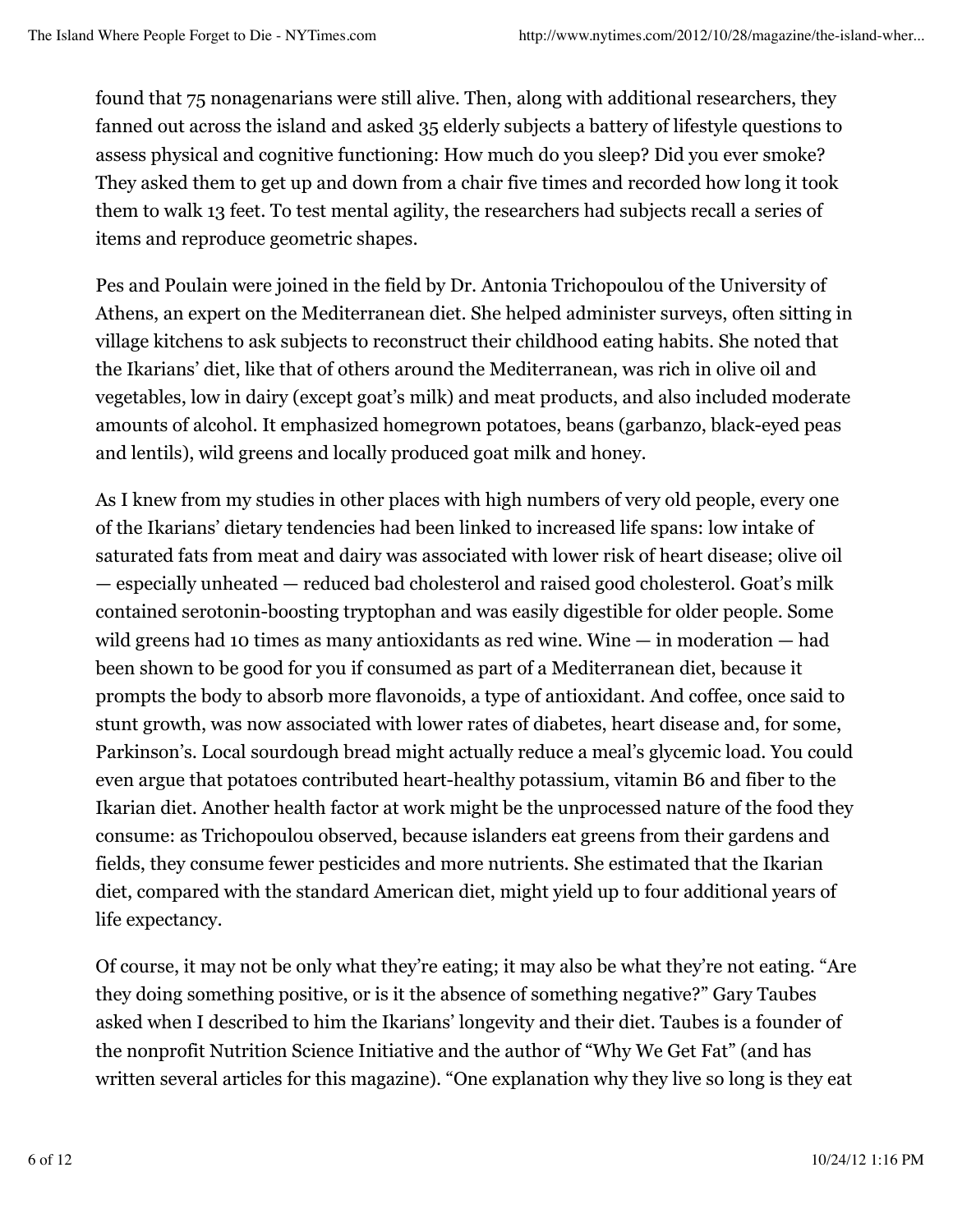a plant-based diet. Or it could be the absence of sugar and white flour. From what I know of the Greek diet, they eat very little refined sugar, and their breads have been traditionally made with stone-ground wheat."

Following the report by Pes and Poulain, Dr. Christina Chrysohoou, a cardiologist at the University of Athens School of Medicine, teamed up with half a dozen scientists to organize the Ikaria Study, which includes a survey of the diet of 673 Ikarians. She found that her subjects consumed about six times as many beans a day as Americans, ate fish twice a week and meat five times a month, drank on average two to three cups of coffee a day and took in about a quarter as much refined sugar — the elderly did not like soda. She also discovered they were consuming high levels of olive oil along with two to four glasses of wine a day.

Chrysohoou also suspected that Ikarians' sleep and sex habits might have something to do with their long life. She cited a 2008 paper by the University of Athens Medical School and the Harvard School of Public Health that studied more than 23,000 Greek adults. The researchers followed subjects for an average of six years, measuring their diets, physical activity and how much they napped. They found that occasional napping was associated with a 12 percent reduction in the risk of coronary heart disease, but that regular napping  $$ at least three days weekly — was associated with a 37 percent reduction. She also pointed out a preliminary study of Ikarian men between 65 and 100 that included the fact that 80 percent of them claimed to have sex regularly, and a quarter of that self-reported group said they were doing so with "good duration" and "achievement."

**During our time** on Ikaria, my colleagues and I stayed at Thea Parikos's guesthouse, the social hub of western Ikaria. Local women gathered in the dining room at midmorning to gossip over tea. Late at night, after the dinner rush, tables were pushed aside and the dining room became a dance floor, with people locking arms and kick-dancing to Greek music.

Parikos cooked the way her ancestors had for centuries, giving us a chance to consume the diet we were studying. For breakfast, she served local yogurt and honey from the 90-year-old beekeeper next door. For dinner, she walked out into the fields and returned with handfuls of weedlike greens, combined them with pumpkin and baked them into savory pies. My favorite was a dish made with black-eyed peas, tomatoes, fennel tops and garlic and finished with olive oil that we dubbed Ikarian stew.

Despite her consummately Ikarian air, Parikos was actually born in Detroit to an American father and an Ikarian mother. She had attended high school, worked as a real estate agent and married in the United States. After she and her husband had their first child, she felt a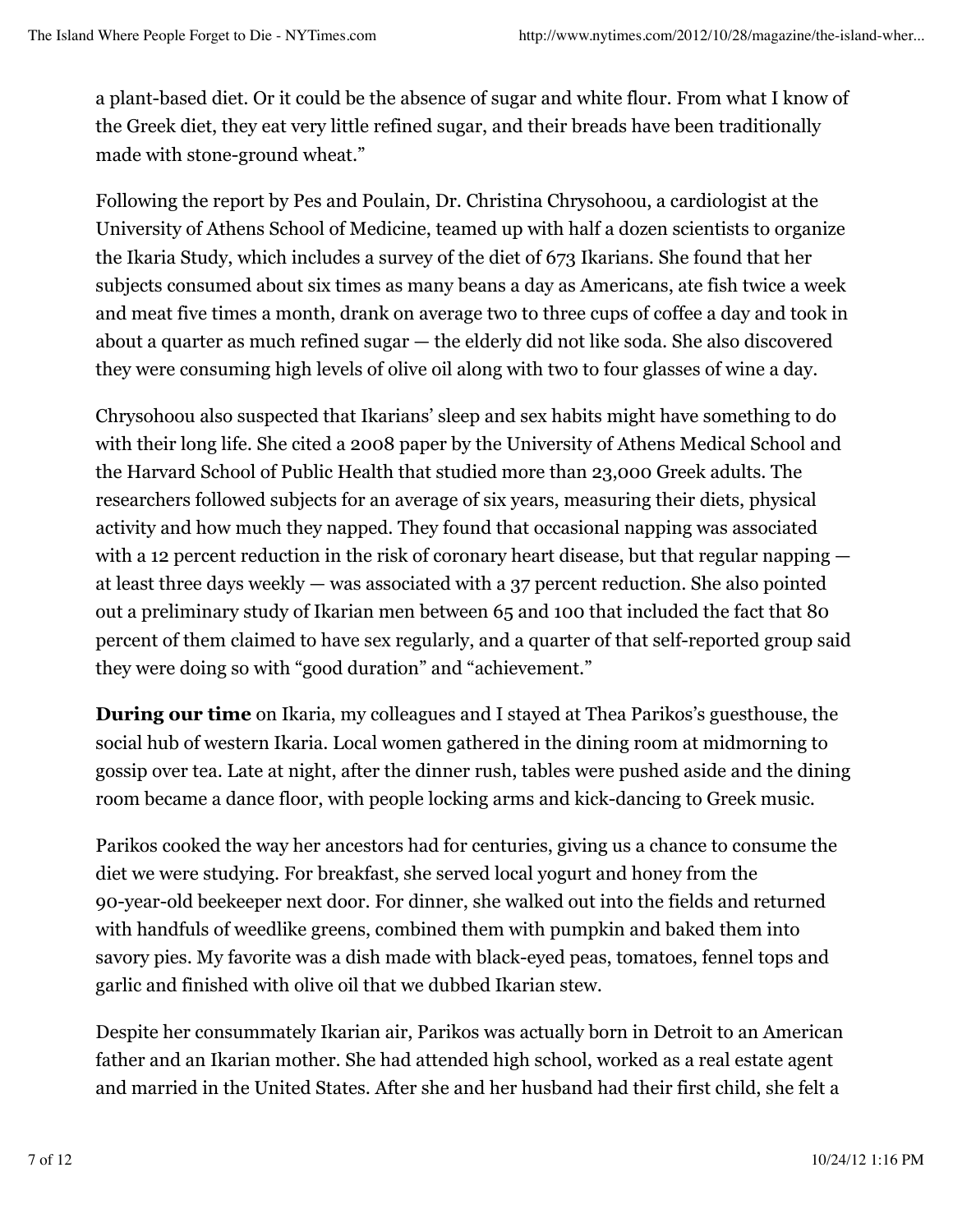"genetic craving" for Ikaria. "I was not unhappy in America," she said. "We had good friends, we went out to dinner on the weekends, I drove a Chevrolet. But I was always in a hurry."

When she and her family moved to Ikaria and opened the guesthouse, everything changed. She stopped shopping for most groceries, instead planting a huge garden that provided most of their fruits and vegetables. She lost weight without trying to. I asked her if she thought her simple diet was going to make her family live longer. "Yes," she said. "But we don't think about it that way. It's bigger than that."

Although unemployment is high — perhaps as high as 40 percent — most everyone has access to a family garden and livestock, Parikos told me. People who work might have several jobs. Someone involved in tourism, for example, might also be a painter or an electrician or have a store. "People are fine here because we are very self-sufficient," she said. "We may not have money for luxuries, but we will have food on the table and still have fun with family and friends. We may not be in a hurry to get work done during the day, so we work into the night. At the end of the day, we don't go home to sit on the couch."

Parikos was nursing a mug of coffee. Sunlight sifted in through the window shades; the waves of the nearby Aegean could be barely heard over the din of breakfast. "Do you know there's no word in Greek for privacy?" she declared. "When everyone knows everyone else's business, you get a feeling of connection and security. The lack of privacy is actually good, because it puts a check on people who don't want to be caught or who do something to embarrass their family. If your kids misbehave, your neighbor has no problem disciplining them. There is less crime, not because of good policing, but because of the risk of shaming the family. You asked me about food, and yes, we do eat better here than in America. But it's more about how we eat. Even if it's your lunch break from work, you relax and enjoy your meal. You enjoy the company of whoever you are with. Food here is always enjoyed in combination with conversation."

In the United States, when it comes to improving health, people tend to focus on exercise and what we put into our mouths — organic foods, omega-3's, micronutrients. We spend nearly \$30 billion a year on vitamins and supplements alone. Yet in Ikaria and the other places like it, diet only partly explained higher life expectancy. Exercise — at least the way we think of it, as willful, dutiful, physical activity — played a small role at best.

Social structure might turn out to be more important. In Sardinia, a cultural attitude that celebrated the elderly kept them engaged in the community and in extended-family homes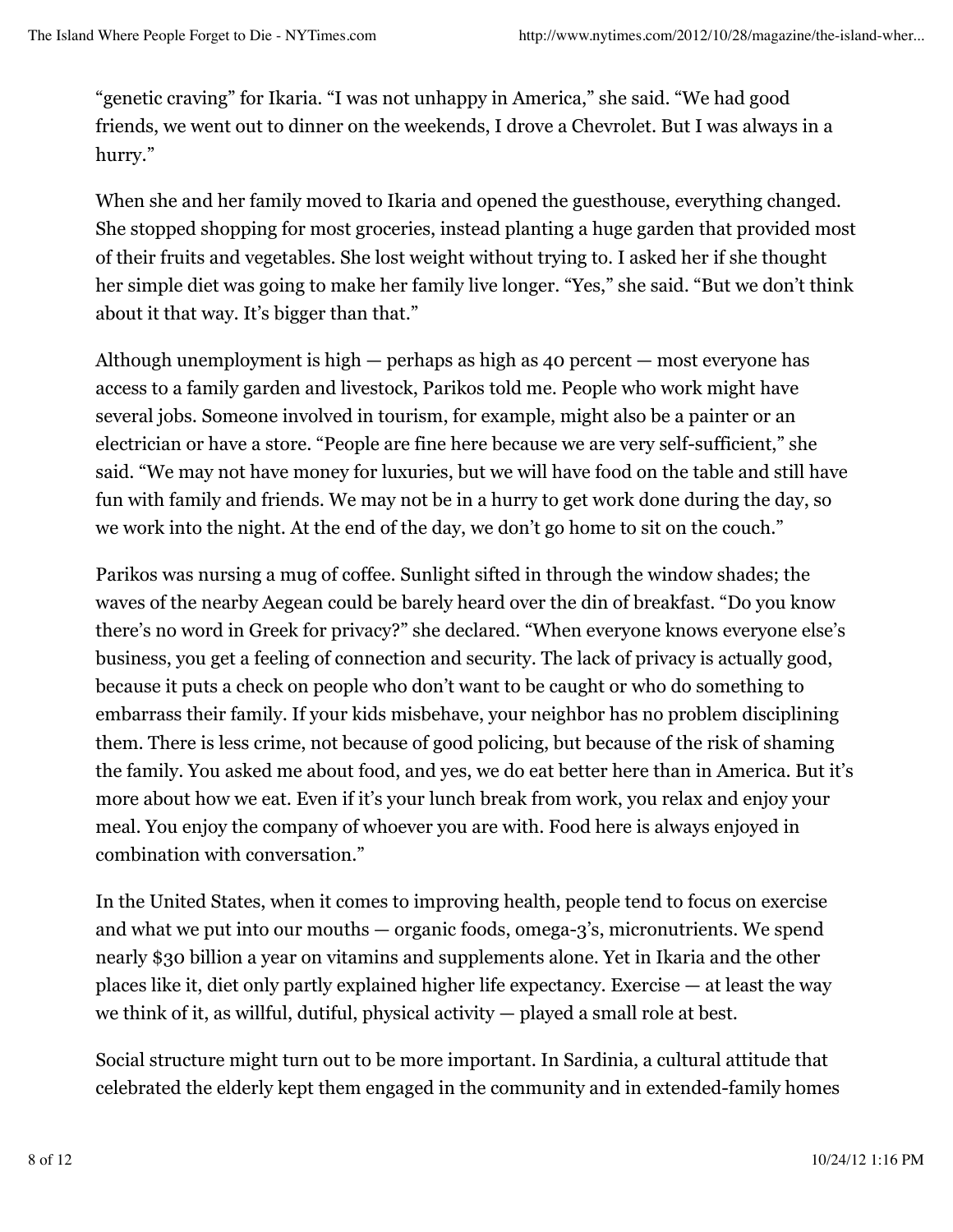until they were in their 100s. Studies have linked early retirement among some workers in industrialized economies to reduced life expectancy. In Okinawa, there's none of this artificial punctuation of life. Instead, the notion of *ikigai* — "the reason for which you wake up in the morning" — suffuses people's entire adult lives. It gets centenarians out of bed and out of the easy chair to teach karate, or to guide the village spiritually, or to pass down traditions to children. The Nicoyans in Costa Rica use the term *plan de vida* to describe a lifelong sense of purpose. As Dr. Robert Butler, the first director of the National Institute on Aging, once told me, being able to define your life meaning adds to your life expectancy.

The healthful plant-based diet that Seventh-day Adventists eat has been associated with an extra decade of life expectancy. It has also been linked to reduced rates of diabetes and heart disease. Adventists' diet is inspired by the Bible — Genesis 1:29. ("And God said: 'Behold, I have given you every herb yielding seed . . . and every tree, in which is the fruit of a tree yielding seed; to you it shall be for food.' ") But again, the key insight might be more about social structure than about the diet itself. While for most people, diets eventually fail, the Adventists eat the way they do for decades. How? Adventists hang out with other Adventists. When you go to an Adventist picnic, there's no steak grilling on the barbecue; it's a vegetarian potluck. No one is drinking alcohol or smoking. As Nicholas Christakis, a physician and social scientist at Harvard, found when examining data from a long-term study of the residents of Framingham, Mass., health habits can be as contagious as a cold virus. By his calculation, a Framingham individual's chances of becoming obese shot up by 57 percent if a friend became obese. Among the Adventists we looked at, it was mostly positive social contagions that were in circulation.

Ask the very old on Ikaria how they managed to live past 90, and they'll usually talk about the clean air and the wine. Or, as one 101-year-old woman put it to me with a shrug, "We just forget to die." The reality is they have no idea how they got to be so old. And neither do we. To answer that question would require carefully tracking the lifestyles of a study group and a control group for an entire human lifetime (and then some). We do know from reliable data that people on Ikaria are outliving those on surrounding islands (a control group, of sorts). Samos, for instance, is just eight miles away. People there with the same genetic background eat yogurt, drink wine, breathe the same air, fish from the same sea as their neighbors on Ikaria. But people on Samos tend to live no longer than average Greeks. This is what makes the Ikarian formula so tantalizing.

If you pay careful attention to the way Ikarians have lived their lives, it appears that a dozen subtly powerful, mutually enhancing and pervasive factors are at work. It's easy to get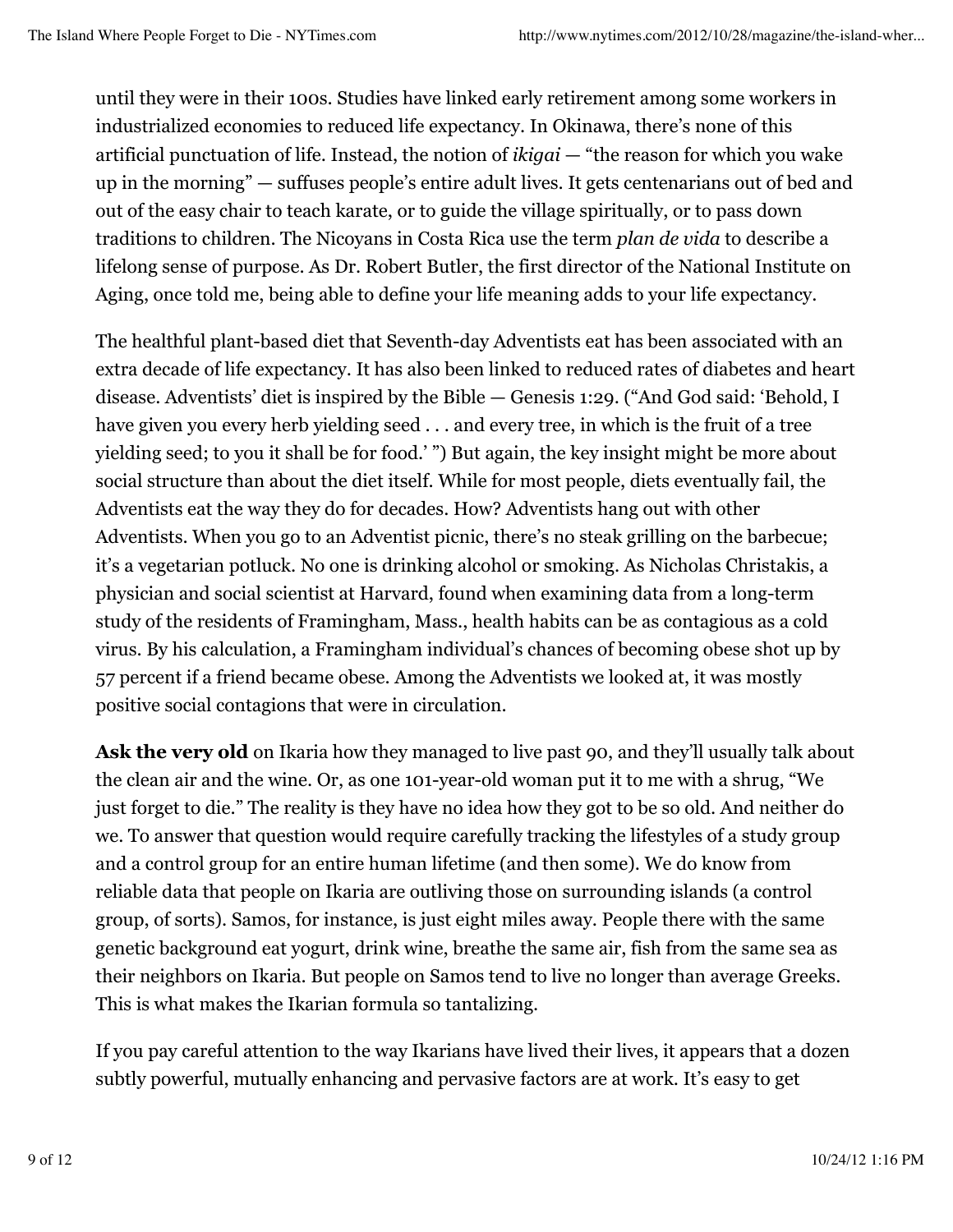enough rest if no one else wakes up early and the village goes dead during afternoon naptime. It helps that the cheapest, most accessible foods are also the most healthful — and that your ancestors have spent centuries developing ways to make them taste good. It's hard to get through the day in Ikaria without walking up 20 hills. You're not likely to ever feel the existential pain of not belonging or even the simple stress of arriving late. Your community makes sure you'll always have something to eat, but peer pressure will get you to contribute something too. You're going to grow a garden, because that's what your parents did, and that's what your neighbors are doing. You're less likely to be a victim of crime because everyone at once is a busybody and feels as if he's being watched. At day's end, you'll share a cup of the seasonal herbal tea with your neighbor because that's what he's serving. Several glasses of wine may follow the tea, but you'll drink them in the company of good friends. On Sunday, you'll attend church, and you'll fast on Orthodox feast days. Even if you're antisocial, you'll never be entirely alone. Your neighbors will cajole you out of your house for the village festival to eat your portion of goat meat.

Every one of these factors can be tied to longevity. That's what the \$70 billion diet industry and \$20 billion health-club industry do in their efforts to persuade us that if we eat the right food or do the right workout, we'll be healthier, lose weight and live longer. But these strategies rarely work. Not because they're wrong-minded: it's a good idea for people to do any of these healthful activities. The problem is, it's difficult to change individual behaviors when community behaviors stay the same. In the United States, you can't go to a movie, walk through the airport or buy cough medicine without being routed through a gantlet of candy bars, salty snacks and sugar-sweetened beverages. The processed-food industry spends more than \$4 billion a year tempting us to eat. How do you combat that? Discipline is a good thing, but discipline is a muscle that fatigues. Sooner or later, most people cave in to relentless temptation.

As our access to calories has increased, we've decreased the amount of physical activity in our lives. In 1970, about 40 percent of all children in the U.S. walked to school; now fewer than 12 percent do. Our grandparents, without exercising, burned up about five times as many calories a day in physical activity as we do. At the same time, access to food has exploded.

Despite the island's relative isolation, its tortuous roads and the fierce independence of its inhabitants, the American food culture, among other forces, is beginning to take root in Ikaria. Village markets are now selling potato chips and soda, which in my experience is replacing tea as the drink of choice among younger Ikarians. As the island's ancient